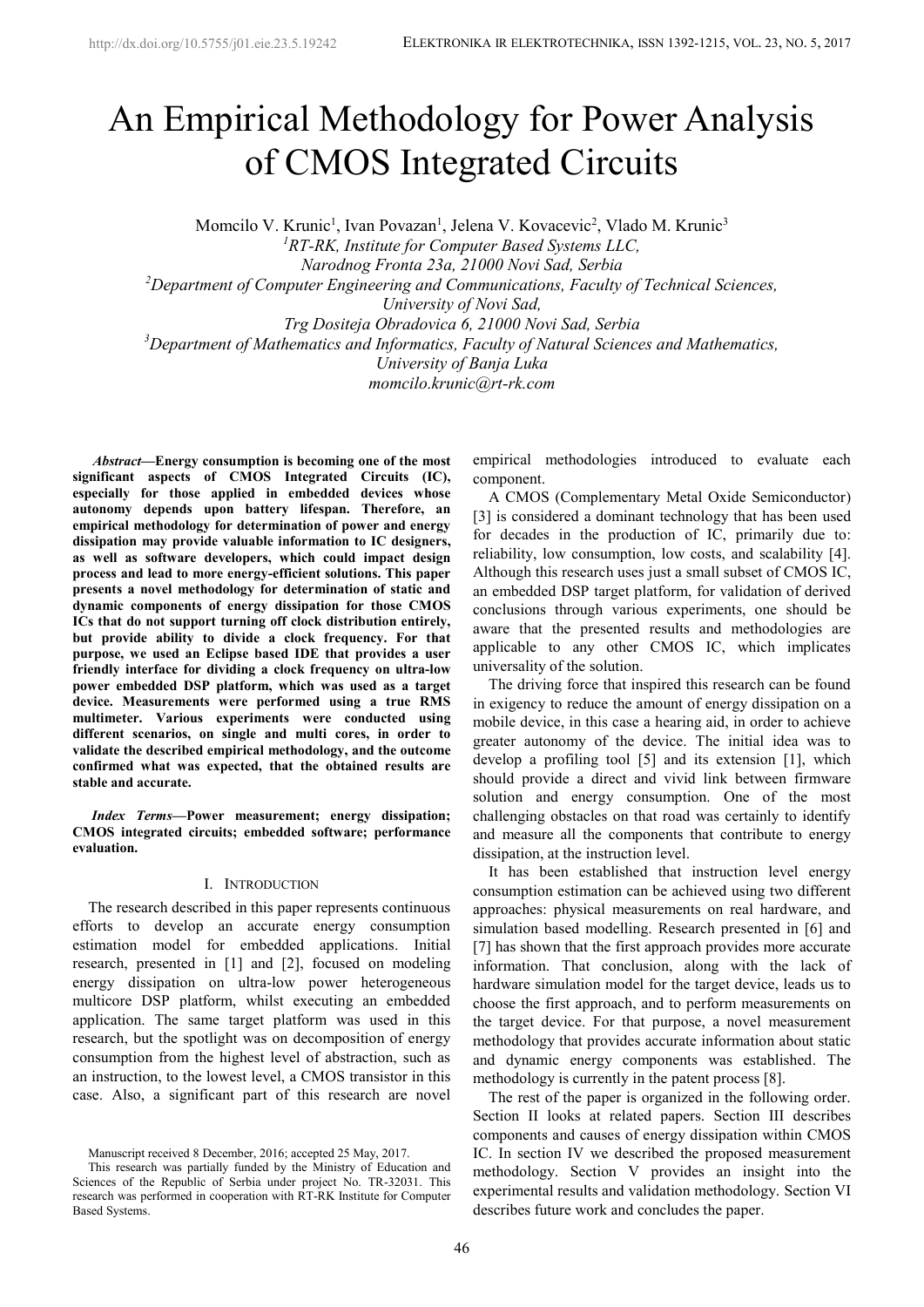## II. RELATED PAPERS

Unsustainable hunger for energy is becoming reality since the number of on-chip devices doubles every two years. As we are going forward, by shrinking the size of technology process nodes, the problem with energy becomes even worse (Fig. 1).



Fig. 1. Static and dynamic energy consumption depending on process node.

Table I provides accurate information about the amount of energy consumed per cm<sup>2</sup> depending on different sizes of technology process nodes. The source of data represented in Fig. 1 and Table I can be found at [9]. It is obvious that dynamic power per cm<sup>2</sup> is practically inversely proportional  $\mathbf{r}$ to the size of process node, unlike the static power per  $cm<sup>2</sup>$ , whose increase highly depends on node size shrinking. Therefore, one could make a conclusion that it is important to distinguish between static and dynamic components in order to achieve a more accurate energy consumption estimation model.

TABLE I. POWER INCREASE DEPENDING ON TECHNOLOGY PROCESS NODE.

| Process node                  | 90 <sub>nm</sub> | 65nm | 45nm | motiv |
|-------------------------------|------------------|------|------|-------|
| Dynamic power/cm <sup>2</sup> |                  | 1.4X |      |       |
| Static power/cm <sup>2</sup>  |                  | 2.5X | 6.5X |       |
| Total power/cm <sup>2</sup>   |                  |      |      |       |

An accurate methodology for power analysis of CMOS IC may provide an insight into the energy dissipation that could help developers and IC designers create more energy efficient solutions. There are many solutions that deal with power of CMOS IC, but few that provide accurate distinction between static and dynamic components of energy dissipation. The solution presented in this paper<br>provides a methodology for that kind of power analyses. provides a methodology for that kind of power analyses.

Empirical measurements proposed by [6], [10]–[12] do not take into consideration the importance of distinction between static and dynamic components. The current drawn by the process whilst executing an instruction was measured in order to obtain instruction's base cost, but discussion about decomposition of the measured value into static and dynamic components was omitted. Also, in [6] and [10] it has been noted that inter-instruction effect could be excluded, because of small influence on the overall consumption, which is not the case with the target platform

used in this research, where consumption influenced by that effect in some cases exceeds base cost several times.

Power consumption model presented in [13], similarly to our model presented in this paper, and in [1], deals with multicores, but with several significant differences. First of all, our model is applicable to heterogeneous multicore processors, and evaluates power at instruction level, rather than at core utilization. Also, the crucial difference between models presented in here and the one presented in [13] could be found in the fact that evaluation model [13] considers just dynamic power consumption of multi-core processors, opposite to the model presented in this paper that takes into account both aspects of power consumption: static and dynamic.

Research presented in [14]–[17] introduce advanced measurement systems that are capable to measure energy consumed between two cycles, but still, an appropriate discussion about static and dynamic power consumption measurement was missing.

Energy consumption estimation model presented in [18] introduces static energy as a distinct parameter within the model. The described model [18] has been tested using ARM7TDMI processor core. However, it did not clearly state the methodology for determining static power, nor the empirical results for that component measured on the target core. Also, validation of the proposed model in [18] was performed only for fixed clock cycle values, which is not the case with the research presented in this paper.

, model and because of that cannot be applied to the target Methodologies for energy consumption estimation presented in [19] and [20] depend on hardware simulation platform used in this research.

In the initial research [1], static energy was promoted as one of the parameters within the energy consumption estimation model. The problem occurred after launching validation tests at different clock frequencies. It was concluded that validation tests failed due to incorrect value assigned to static energy, which becomes the main motivation for this research.



Fig. 2. Static and dynamic energy consumption.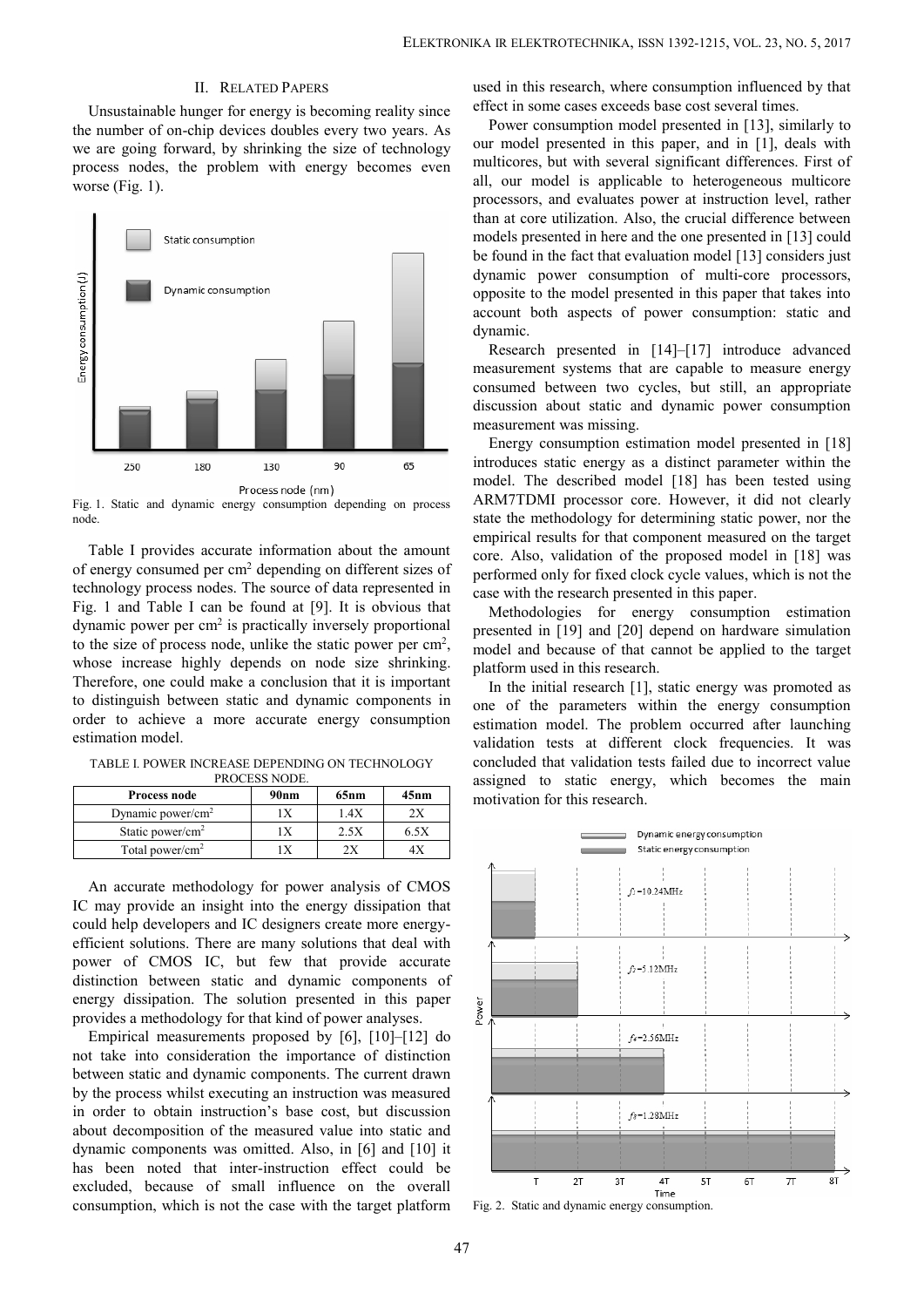It is worth mentioning that distinct power analysis of dynamic and static components becomes especially important for estimation of energy consumption on low power CMOS IC with variable clock period, because of two facts: dynamic energy and static power do not depend on time (Fig. 2). This ascertainment will be explained further in the following section.

## III. POWER AND ENERGY CONSUMPTION OF CMOS INTEGRATED CIRCUITS

Average power of software application  $- P$ , could be defined as arithmetic mean of powers of each individual cycle [1]

$$
P = \frac{1}{N} \sum_{k=0}^{N-1} P_{c(k)},
$$
 (1)  $\underline{1}$ 

where N represents number of executed cycles, and *Pc(k)* denotes the average power of the *k-th* cycle. As stated earlier, energy dissipation of CMOS IC consists of two basic components [4], [21]: static and dynamic. Bearing that in mind, power of executed cycle  $-P_c$ , could be defined as

$$
P_c = P_{stat} + P_{dyn},\tag{2}
$$

where *Pstat* denotes static power dissipation, and *Pdyn* stands for dynamic power dissipation. Energy dissipation within a cycle –  $E_c$ , could be defined then as

$$
E_c = P_c \times t = P_c \times \frac{1}{f} = \frac{P_{stat} + P_{dyn}}{f} = \frac{P_{stat}}{f} + \frac{P_{dyn}}{f}, \quad (3)
$$
 where *M* der

where *f* represents clock cycles frequency, and *t* denotes clock period. Figure 2 represents power and energy consumption within one cycle, at four different frequencies, each one half less than the previous. It can be noticed that static power is constant, as well as dynamic energy, therefore reducing the frequency, and static energy consumption becomes dominant. This statement will be theoretically explained and validated through the experiment on the target platform. power dissipation, and  $P_{dyn}$  stands  $-I_{lead}$  that is under the voltage supply<br>power dissipation within a<br>d then as<br> $I_{stat} = \frac{P_{stat} + P_{dyn}}{f} = \frac{P_{stat}}{f} + \frac{P_{dyn}}{f}$ , (3)<br>where *M* denotes the number of CMOS transists<br>c cycles f

Overall energy dissipation, during software runtime, could be defined as multiplication of average power –  $P_c$ , and runtime value *t<sup>T</sup>*

$$
E = P \times t_T. \tag{4}
$$

In order to evaluate runtime value, the Performance equation [22]–[24] could be used for that purpose

$$
t_T = CT \times CPI \times IC.
$$
 (5)

CT represents clock time, CPI denotes clocks per instruction, and IC denotes instruction count.

#### *A. Static Component*

Static energy consumption arises as a direct consequence of leakage currents, during a stable state of CMOS transistor. Leakage current occurs when there is no transition of input state. It is caused by several factors [4], [25], [26], depicted in Fig. 3. Leakage current – *Ileak* of

CMOS transistor, could be defined as a sum of all those components

$$
I_{leak} = I_{REV} + I_{SUB} + I_G + I_{GIDL},
$$
 (6)

*leak Algonomics GIPC 6 in 1392-1215, VOL. 23, NO. 5, 2017*<br> *I*<sub>leak</sub>  $= I_{REV} + I_{SUB} + I_G + I_{GIDL}$ , (6)<br> *Peresents* reverse-bias p-n junction diode<br>
denotes subthreshold leakage,  $I_G$  represents<br>
through the oxide, and  $I_{GIDL$ where *IREV* represents reverse-bias p-n junction diode leakage, *ISUB* denotes subthreshold leakage, *I<sup>G</sup>* represents gate leakage through the oxide, and *IGIDL* denotes gate induced drain leakage.



Fig. 3. Static leakage currents of CMOS inverter in two different states.

Leakage current of CMOS IC – *Istat* could be defined as a sum of leakage currents of each individual CMOS transistor – *Ileak* that is under the voltage supply

$$
I_{stat} = \sum_{m=0}^{M-1} I_{\text{leak(m)}},
$$
 (7)

where *M* denotes the number of CMOS transistors under the voltage supply. If there is a consistent voltage supply, then we could claim that static power is constant, and it can be defined as multiplication of overall leakage current – *Istat* and voltage supply  $-V_{DD}$ 

$$
P_{stat} = I_{stat} \times V_{DD}.
$$
 (8)

This means that nothing but voltage supply can influence a static power over time. It is also worth noticing that changing of clock frequency should not affect leakage current. That assumption will be used as a crucial characteristic for static power evaluation. Static energy consumed within one clock cycle could be expressed as requires the voltage supply<br>  $I_{stat} = \sum_{m=0}^{M-1} I_{\text{leak}(m)}$ , (7)<br>  $I_{stat} = \sum_{m=0}^{M-1} I_{\text{leak}(m)}$ , (7)<br>
these the number of CMOS transistors under the<br>
y. If there is a consistent voltage supply, then<br>
m that static power is

$$
E_{stat} = P_{stat} \times T = I_{stat} \times V_{DD} \times T.
$$
 (9)



Fig. 4. Dynamic currents of CMOS inverter in two different states.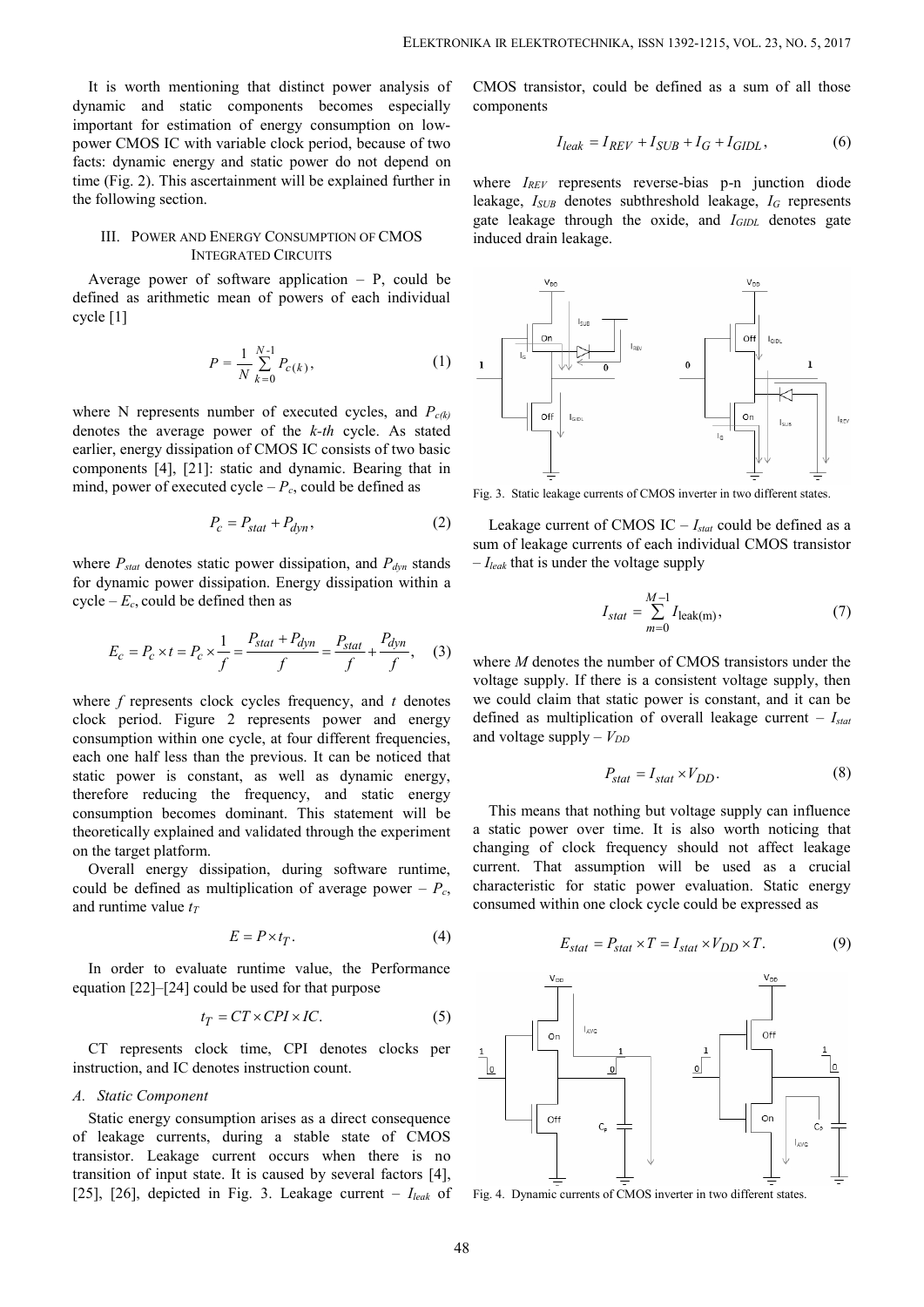## *B. Dynamic Component*

Dynamic energy dissipation of CMOS IC occurs during a switching activity of logical states. There are three different causes that contribute to dynamic energy consumption [27]: capacitive load –  $C_P$ , internal capacitance –  $C_I$ , and transients. In case CMOS IC is triggered by clock cycles with the same interval of impulse and pause, dynamic power dissipation caused by capacitive load could be expressed  $f=1/T$ with (10)

$$
P_P = V_{DD} \times I_P = \frac{C_P \times V_{DD}^2}{T} = C_P \times V_{DD}^2 \times f. \tag{10}
$$

Similarly, dynamic power dissipation caused by internal capacitances can be defined

$$
P_I = V_{DD} \times I_I = \frac{C_I \times V_{DD}^2}{T} = C_I \times V_{DD}^2 \times f.
$$
 (11) Fig. 5. Illustration of effective capacitances.

Dynamic power dissipation caused by transients can be defined using the expression

$$
P_T = t_S \times V_{DD} \times I_{\text{max}} \times f,\tag{12}
$$

where *t<sup>S</sup>* represents duration of transient current *Imax*. Finally, expression for dynamic power can be defined

$$
P_{dynT} = P_P + P_I + P_T =
$$
  
=  $(V_{DD} \times f)((C_P + C_I) \times V_{DD} + t_S \times I_{\text{max}}).$  (13)

The member that contains transition time could be excluded from the expression  $(13)$ , since  $t<sub>S</sub>$  value is quite low, making its contribution negligible. Equivalent capacitance –  $C_E$  can be defined as a sum of capacitive load and internal capacitances

$$
C_E = C_P + C_I. \tag{14}
$$

Now, using (13) and (14), simplified expression for dynamic power of CMOS transistor  $-P_{dynT}$  can be defined

$$
P_{dynT} = C_E \times V_{DD}^2 \times f.
$$
 (15)

From  $(15)$  it is clear enough that dynamic power depends on clock cycle frequency, but dynamic energy does not (18).

If we consider that CMOS IC contains *K* active transistors during some particular cycle, then dynamic power of CMOS IC, during that cycle, could be defined as:

$$
C_{\text{eff}} = \sum_{n=0}^{K-1} C_{E(n)},
$$
 (16) order  
could

$$
P_{dyn} = \sum_{n=0}^{K-1} P_{dynT(n)} = V_{DD}^2 \times f \times \sum_{n=0}^{K-1} C_{E(n)} = \begin{cases} \text{disabeled on the ent} \\ \text{most target platform} \\ \text{clock distribution,} \\ \text{that.} \end{cases}
$$

where *Ceff* denotes *effective capacitance*, which represents overall capacitances that should be charged and discharged during a cycle, and it could be used as quantitative measure of dynamic energy. Figure 5 illustrates this idea



= $V_{DD} \times I_P = \frac{C_P \times V_{DD}^2}{T} = C_P \times V_{DD}^2 \times f.$  (10)<br>
(a dynamic power dissipation caused by internal<br>  $= V_{DD} \times I_I = \frac{C_I \times V_{DD}^2}{T} = C_I \times V_{DD}^2 \times f.$  (11)<br>  $= V_{DD} \times I_I = \frac{C_I \times V_{DD}^2}{T} = C_I \times V_{DD}^2 \times f.$  (11)<br>  $= V_{DD} \times I_I = \frac{C_I \times V_{DD}$ *defined*<br> *defined*<br> *defined*<br> *defined*<br> *T*  $= C_I \times V_{DD}^2 \times f$ . (11) Fig. 5. Illustration of effective capacitances.<br>
From (18) it is obvious that dyna<br>
dissipation caused by transients can be within one cycle, does not dynamic power dissipation caused by internal<br>  $V_{DD} \times I_I = \frac{C_I \times V_{DD}^2}{T} = C_I \times V_{DD}^2 \times f.$  (11)<br>
Fig. 5. Illustration of effective capacitances.<br>
From (18) it is obvious that dynamic<br>
over dissipation caused by transients c  $V_{DD} \times I_P = \frac{C_P \times V_{DD}^2}{T} = C_P \times V_{DD}^2 \times f.$  (10)<br> *V* dynamic power dissipation caused by internal<br>  $= V_{DD} \times I_I = \frac{C_I \times V_{DD}^2}{T} = C_I \times V_{DD}^2 \times f.$  (11)<br>  $V_{DD} = V_{DD} \times I_I = \frac{C_I \times V_{DD}^2}{T} = C_I \times V_{DD}^2 \times f.$  (11)<br>  $V_{DD} = V_{DD} \times I_I = \frac{$  $\frac{C_f \times V_{DD}^2}{T} = C_f \times V_{DD}^2 \times f.$ (11) Fig. 5. Illustration of effective capacitances.<br>
Signation caused by transients can be<br>
within one cycle, does not depend on clock perio<br>
in accordance with the statement expressed e From (18) it is obvious that dynamic energy, dissipated within one cycle, does not depend on clock period, which is in accordance with the statement expressed earlier, outlined in Fig. 2. This characteristic makes effective capacitance interesting, because once it is determined, using one clock frequency, it could provide an accurate estimation of dynamic power on other frequencies. on clock period, which is<br>expressed earlier, outlined<br>these effective capacitance<br>termined, using one clock<br>a accurate estimation of<br>es.<br>(a) into (2), expression for<br> $f f x V_{DD}^2 \times f$ . (19)<br>ssion for average power of<br>executi That dynamic energy, dissipated<br>repend on clock period, which is<br>ment expressed earlier, outlined<br>ic makes effective capacitance<br>is determined, using one clock<br>the an accurate estimation of<br>uencies.<br>d (15) into (2), expre *c* conclude performation, which is<br>expressed earlier, outlined<br>akes effective capacitance<br>termined, using one clock<br>in accurate estimation of<br>iciss.<br>5) into (2), expression for<br> $c_{eff} \times V_{DD}^2 \times f$ . (19)<br>ession for average Five capacitances.<br>
Five capacitances.<br>
vious that dynamic energy, dissipated<br>
s not depend on clock period, which is<br>
e statement expressed earlier, outlined<br>
acteristic makes effective capacitance<br>
once it is determined it is obvious that dynamic energy, dissipated<br>ycle, does not depend on clock period, which is<br>this characteristic makes effective capacitance<br>because once it is determined, using one clock<br>t could provide an accurate esti ation of effective capacitances.<br>
8) it is obvious that dynamic energy, dissipated<br>
cycle, does not depend on clock period, which is<br>
nece with the statement expressed earlier, outlined<br>
This characteristic makes effectiv

After inclusion of  $(8)$  and  $(15)$  into  $(2)$ , expression for power of one cycle derives into

$$
P_c = I_{stat} \times V_{DD} + C_{eff} \times V_{DD}^2 \times f. \tag{19}
$$

Afterwards, derivation of expression for average power of software application (1), whose execution last N cycles, follows

This characteristic makes effective capacitance  
because once it is determined, using one clock  
it could provide an accurate estimation of  
wer on other frequencies.  
lusion of (8) and (15) into (2), expression for  
e cycle derives into  

$$
P_c = I_{stat} \times V_{DD} + C_{eff} \times V_{DD}^2 \times f
$$
. (19)  
ds, derivation of expression for average power of  
plication (1), whose execution last N cycles,  

$$
P = \frac{1}{N} \sum_{k=0}^{N-1} P_{c(k)} =
$$

$$
I_{stat} \times V_{DD} + \frac{1}{N} \sum_{k=0}^{N-1} V_{DD}^2 \times f \times C_{eff(k)}
$$
. (20)  
ust one instruction has been executed over time,  
spacitance would be the same in each cycle,  
categories that the expression for average power (19)

thession<br>  $P_f = \frac{F}{N} \sum_{D} V_{DD} \times I_{\text{max}} \times f$ ,<br>  $P_{DD} \times I_{\text{max}} \times f$ ,<br>  $P_{DD} \times I_{\text{max}} \times f$ ,<br>  $P_{P} = \frac{F}{N} \sum_{D} P_{Q} + P_{P} + P_{T} = \frac{F}{N} \sum_{D} P_{Q} + F_{Q} \sum_{D} P_{Q} + F_{Q} \sum_{D} P_{Q} + F_{Q} \sum_{D} P_{Q} + F_{Q} \sum_{D} P_{Q} + F_{Q} \sum_{D} P_{Q} \sum_{D} P_{Q}$ <br>  $P$ In case just one instruction has been executed over time, effective capacitance would be the same in each cycle, which implicates that the expression for average power (19) may derive into the expression for cycle power (20). This observation is emphasized, because it will be used as an important characteristic during experiments.

## IV. PROPOSED MEASUREMENT METHODOLOGY

 $P = \frac{1}{N} \sum_{k=0}^{N} P_{c(k)}$ <br>
mplified expression for<br>  $P = I_{stat} \times V_{DD} + \frac{1}{N} \sum_{k=0}^{N-1} V_{DD}^2$ <br>
mplified expression for<br>  $I_{D} \times f$ . (15) offective capacitance would be the which implicates that the expression for<br>
dynamic  $P = \frac{1}{N} \sum_{k=0}^{N-1} P_{\epsilon(l)}$ <br>
and (14), simplified expression for<br>  $T = C_E \times V_{DD}^2 \times f$ . (14)<br>  $= I_{stat} \times V_{DD} + \frac{1}{N} \sum_{k=0}^{N-1} V_{DD}^2$ <br>  $= I_{stat} \times V_{DD} + \frac{1}{N} \sum_{k=0}^{N-1} V_{DD}^2$ <br>
Stransistor  $-P_{dyn}r$  can be defined<br>
In case ju contains transition time could be<br>
software application (1), whose execution larger<br>
contribution negligible. Equivalent follows<br>
contribution negligible. Equivalent follows<br>
be defined as a sum of capacitive load<br>
ces<br>  $=\sum_{n=0}^{ } C_{E(n)}$ , (16) order to calculate the other. Dynamic power dissipation could be suppressed in case that clock distribution has been  $\sum_{i=1}^{-1}$   $K_i$   $\sum_{i=1}^{K-1}$  disabled on the entire CMOS IC, but that is not the case with  $= I_{stat} \times V_{DD} + \frac{1}{N} \sum_{k=0}^{N} V_{DD}^{k} \times C_{eff(k)}$ <br>  $= C_{E} \times V_{DD}^{2} + \frac{1}{N} \sum_{k=0}^{N} V_{DD}^{2} + \frac{1}{N} \sum_{k=0}^{N} V_{DD}^{2} \times C_{eff(k)}$ <br>
(15) and dynamic power depends<br>
the difference vould be the same in which implicates that the expre  $n=0$  does distribution, one should have a methodology to verify using (13) and (14), simplified expression for<br>  $= I_{stat} \times V_{DD} + \frac{V}{N} \sum_{k=0}^{L} V_{DD}^{2} \times f \times C_{eff}$ <br>
oower of CMOS transistor  $-P_{dyn}r$  can be defined<br>  $P_{dyn}r = C_{E} \times V_{DD}^{2} \times f$ . (15)<br>
and  $P_{dyn}r = C_{E} \times V_{DD}^{2} \times f$ . (15)<br>
(15) it of CMOS transistor  $-P_{dynT}$  can be defined<br>  $P_{dynT} = C_E \times V_{DD}^2 \times f$ . (15) with implicates that the expression fo<br>
is clear enough that dynamic power depends<br>
is  $\frac{P_{dynT}}{P} = C_E \times V_{DD}^2 \times f$ . (15) and gerive capacitance would 10 not determined as a sum of capacitive load<br>  $P = \frac{1}{N} \sum_{k=0}^{N-1} P_{\epsilon(k)} =$ <br>  $C_E = C_P + C_I$ . (14)<br>
using (13) and (14), simplified expression for<br>
power of CMOS transistor- $P_{\phi_0\pi}$  can be defined<br>  $P_{\phi_0\pi} = C_E \times V_{DD}^2 \$  $V_E = C_P + C_I$ . (14)<br>  $V_{A=0} = C_K + C_I$ . (14)<br>
and (14), simplified expression for<br>  $T = C_E \times V_{DD}^2 \times f$ . (15) effective capacitation has been executed<br>  $T = C_E \times V_{DD}^2 \times f$ . (15) effective capacitation has been executed<br>  $T = C_E \times V_{DD}^$ n as expression (15), since f<sub>8</sub> value is quite square the entropy of  $C_E = C_P + C_I$ .<br>
(14)<br>
(15) and (14), simplified expression for<br>  $C_E$  can be defined as a sum of capacitive lead<br>
(5) and (14), simplified expression for<br> For the valued as a sum of explorative lead<br>  $P = \frac{1}{N} \sum_{k=0}^{N-1} P_{\epsilon(k)} =$ <br>  $C_E = C_P + C_1$ . (14)<br>
(13) and (14), simplified expression for<br>
of CMOS transistor -  $P_{dynT}$  can be defined<br>  $P_{dynT} = C_E \times V_{DD}^2 \times f$ . (15)<br>
(15) enc (17) that. Distinct measurement of static and dynamic power dissipation demands determination of one component in could be suppressed in case that clock distribution has been most target platforms. Even if it is possible to turn off the

Ultra-low power heterogeneous multicore DSP target platform designed for hearing aids was used for this research. It was developed using 90 nm technology process node. It contains five different DSP cores. One DSP core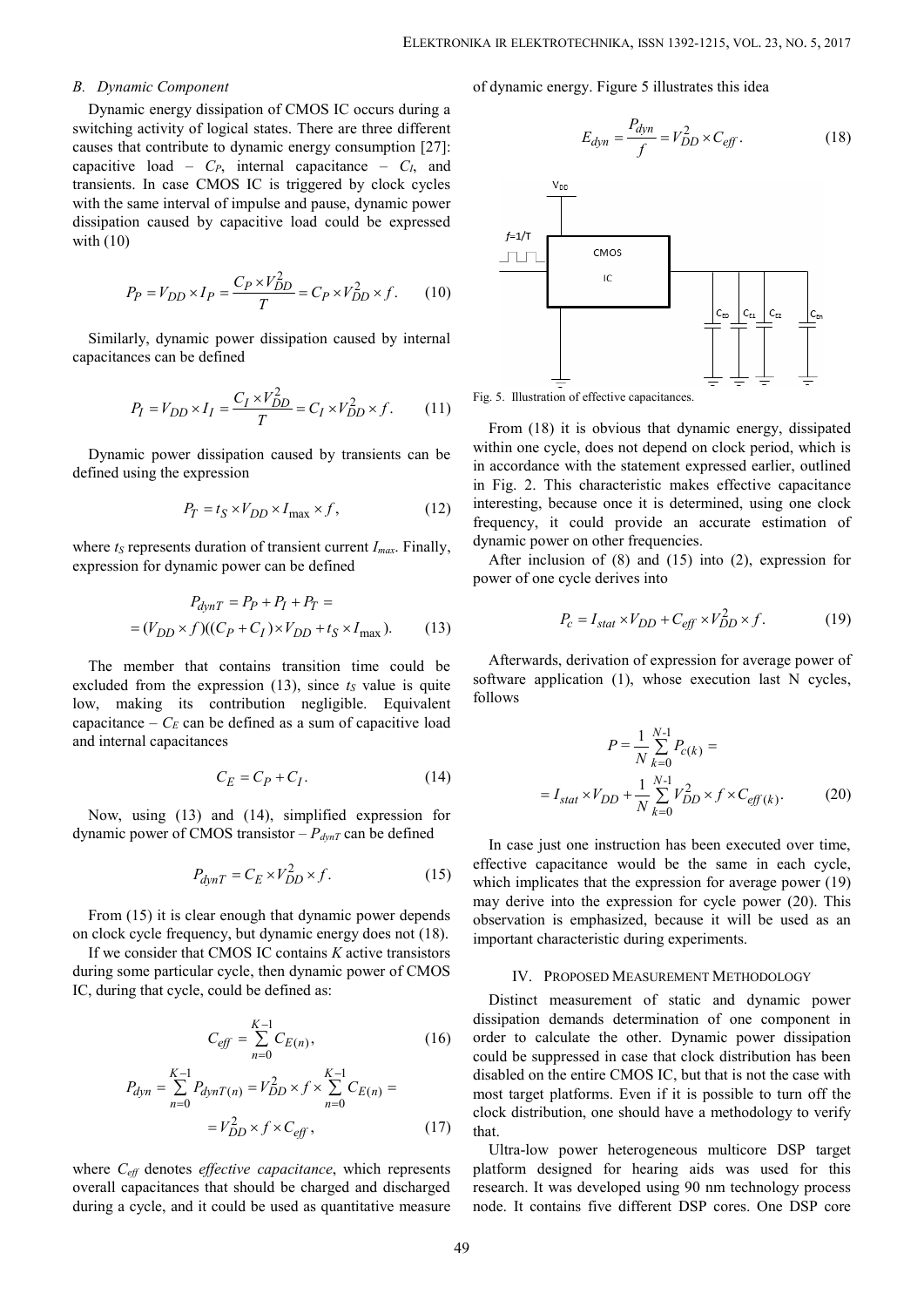plays the role of microcontroller, which controls and synchronizes events on the hardware. Two DSP cores are of general purpose, used for various actions. The remaining two DSP cores are designed and optimized to perform numerical accelerations. Beside all that, there are several peripherals used for I/O communication, mutual synchronization, and scaling of voltage and frequency. It is important to emphasize that clock distribution on this target platform could be turned off almost entirely. Clock distribution cannot be disabled only for the microcontroller, since that could initiate unexpected behaviour of the target platform. In order to properly setup the target platform for measurements it is necessary to download appropriate configuration for parameters such as: clock frequency and distribution, voltage scaling, special function registers (SFR), etc. The prerequisite for that task is proper clock distribution.

In order to distinguish between static and dynamic power dissipation we propose a simple, yet effective measurement methodology. The fact that static power (8) is independent, and dynamic power (17) is directly proportional to clock frequency was used as the main characteristic to detect static power dissipation. The idea was to measure overall power dissipation, at one clock frequency – *Pm1*; afterwards, clock frequency should be divided by factor *d*, and measurements should be performed once again on the new configuration – *Pm2*. Based on those two measurements, constant and variable part of measured power dissipation can be identified. The following two equations describe this methodology: ate unexpected behaviour of the target<br>
method appropriate<br>
necessary to download appropriate<br>
necessary to download appropriate<br>
emeters such as: clock frequency and<br>
equisite for that task is proper clock<br>
equisite for ple, yet effective measurement<br>
rig. 6. Source code of the test image.<br>
tatic power (8) is independent,<br>
directly proportional to clock<br>
in characteristic to detect static<br>
was to measure overall power<br>
by factor d, and m S such as: COCK IPQUENCE and dynamic power<br> *P* such as coled function registers<br> *P* p special function registers<br> *P* and dynamic power (8)  $\frac{P}{d}$  and the same of the extinge.<br> *P P P P P P P P P P* essary to download appropriate<br>
ling, special function registers<br>
side frequency and<br>
ling, special function registers<br>
site for that task is proper clock<br>
<br>
between static and dynamic power<br>
simple, yet effective measure Is the team of the state and the state and the state of the test image.<br>
It is described by proportional to clock<br>
It at static power (8) is independent,<br>
TABLE II. MEASURED VALUES AT DIFFERENT CITS<br>
It is directly propor *I I* SINC NO time last is proper uncertainting the present and phymeric performed at the similar power (8) is directly proportional to clock<br>
similarly by independent, <br>
as incit power (8) is independent, the set in the set in

$$
P_{dyn} + P_{stat} = P_{m1},\tag{21}
$$

$$
\frac{P_{dyn}}{d} + P_{stat} = P_{m2}.
$$
 (21)  $\boxed{\text{Free}}$ 

Since measurements should be performed at the same voltage level, (21) and (21) deriving into the following:

$$
I_{dyn} + I_{stat} = I_{m1},\tag{22}
$$

$$
\frac{I_{dyn}}{d} + I_{stat} = I_{m2}.
$$
   
 (23)   
 using  
 Table

Based on those two equations, an expression for the leakage current of the CMOS IC can be derived

$$
I_{stat} = \frac{d \times I_{m2} - I_{m1}}{d - 1},\tag{24}
$$

 $I<sub>m1</sub>$  represents the current measured during the base clock frequency, and *Im2* denotes the current measured after the clock frequency has been divided by factor *d.*

#### V. EXPERIMENTAL RESULTS AND VALIDATION

Experiments were performed at four different frequencies, base clock frequency (10.24 MHz) and three others, divided by factors: two, four and eight, respectively. Measurements were performed using a true RMS multimeter. Target platform was configured to turn off clock distribution for all peripherals and DSP cores, except for microcontroller (uC).

Test image for uC was built using the source code provided in Fig. 6. First of all, a function "init\_local\_core" is called, which configures SFRs and, more importantly, clock frequency. So, each time the frequency should be modified, it is done over the "init local core" function. Afterwards, the core is put to sleep by executing the IDLE instruction. Therefore, dynamic power dissipation, measured during experiments, could be attributed to the IDLE instruction.

Fig. 6. Source code of the test image.

TABLE II. MEASURED VALUES AT DIFFERENT CLOCK FREQUENCIES.

| Freq [MHz] | $I_m$ [µA] | $V_{DD}$ [V] | $P_m$ [ $\mu$ W] |
|------------|------------|--------------|------------------|
| 10.24      | 740        | 1.25         | 925              |
| 5.12       | 550        | 1.25         | 687.5            |
| 2.56       | 452.7      | 1.25         | 565.875          |
| 1.28       | 404.3      | 1.25         | 505.375          |

TABLE III. CALCULATED VALUES OF STATIC CURRENT.

| $\alpha$ again on the new configuration $-$     |                                                                   |               |                                                                    |                                                                                          |               |
|-------------------------------------------------|-------------------------------------------------------------------|---------------|--------------------------------------------------------------------|------------------------------------------------------------------------------------------|---------------|
| o measurements, constant and                    | 1.28                                                              |               | 404.3                                                              | 1.25                                                                                     | 505.375       |
| ed power dissipation can be                     |                                                                   |               |                                                                    |                                                                                          |               |
| g two equations describe this                   |                                                                   |               |                                                                    | Table II provides experimental results measured at four                                  |               |
|                                                 | different clock frequencies. Now that $I_m$ values are available, |               |                                                                    |                                                                                          |               |
|                                                 | they could be included into the expression (24).                  |               |                                                                    |                                                                                          |               |
| $-P_{stat}=P_{m1},$<br>(21)                     |                                                                   |               |                                                                    |                                                                                          |               |
|                                                 |                                                                   |               |                                                                    | TABLE III. CALCULATED VALUES OF STATIC CURRENT.                                          |               |
| (21)<br>$+P_{stat} = P_{m2}$ .                  | Freq [MHz]                                                        | 10.24         | 5.12                                                               | 2.56                                                                                     | 1.28          |
|                                                 | 10.24                                                             | X             | $360 \mu A$                                                        | $356.9 \mu A$                                                                            | $356.3 \mu A$ |
| ould be performed at the same                   | 5.12                                                              | $360 \mu A$   | X                                                                  | 355.4 µA                                                                                 | $355.7 \mu A$ |
| deriving into the following:                    | 2.56                                                              | $356.9 \mu A$ | 355.4 µA                                                           | X                                                                                        | $355.9 \mu A$ |
|                                                 | 1.28                                                              | $356.3 \mu A$ | 355.7 µA                                                           | $355.9 \mu A$                                                                            | X             |
| (22)<br>$+I_{stat} = I_{m1},$                   |                                                                   |               |                                                                    |                                                                                          |               |
|                                                 |                                                                   |               |                                                                    | Table III contains calculated values of static current $-I_{stat}$ ,                     |               |
| $-I_{stat} = I_{m2}.$<br>(23)                   | using all combinations of measured values provided in             |               |                                                                    |                                                                                          |               |
|                                                 | Table II and (24). Based on the data provided in Table III,       |               |                                                                    |                                                                                          |               |
|                                                 | average static current and standard deviation can be              |               |                                                                    |                                                                                          |               |
| quations, an expression for the                 | calculated:                                                       |               |                                                                    |                                                                                          |               |
| OS IC can be derived                            |                                                                   |               |                                                                    |                                                                                          |               |
|                                                 |                                                                   |               |                                                                    |                                                                                          |               |
| $\frac{d \times I_{m2} - I_{m1}}{d-1},$<br>(24) |                                                                   |               | $I_{stat} = \frac{1}{n} \sum_{i=1}^{n} I_{stat(i)} = 356,7 \mu A,$ |                                                                                          | (25)          |
|                                                 |                                                                   |               |                                                                    |                                                                                          |               |
| measured during the base clock                  |                                                                   |               |                                                                    |                                                                                          | (26)          |
| s the current measured after the                |                                                                   |               |                                                                    | $\sigma = \sqrt{\frac{1}{n-1} \sum_{i=1}^{n} (I_{stat(i)} - I_{stat})^2} = 1.955 \mu A.$ |               |
| ivided by factor d.                             |                                                                   |               |                                                                    |                                                                                          |               |
|                                                 |                                                                   |               |                                                                    | According to the values calculated in $(25)$ and $(26)$                                  |               |
| <b>RESULTS AND VALIDATION</b>                   | relative standard deviation (RSD) can be obtained:                |               |                                                                    |                                                                                          |               |
| med at four different frequencies,              |                                                                   |               |                                                                    |                                                                                          |               |
| A MIL and three others divided                  |                                                                   |               | $\overline{a}$                                                     |                                                                                          |               |

Table III contains calculated values of static current  $-I_{stat}$ , using all combinations of measured values provided in Table II and (24). Based on the data provided in Table III, average static current and standard deviation can be calculated:  $\frac{55.4 \mu A}{35.7 \mu A}$   $\frac{X}{355.9 \mu A}$   $\frac{355.9 \mu A}{X}$ <br>
ed values of static current  $-I_{stat}$ ,<br>
measured values provided in<br>
the data provided in Table III,<br>
1 standard deviation can be<br>  $\frac{t_{at}(i) = 356,7 \mu A}{(i) = -1.955 \mu A}$  $\frac{\mu A}{\mu A}$   $\frac{X}{355.4 \mu A}$   $\frac{355.4 \mu A}{X}$   $\frac{355.9 \mu A}{355.9 \mu A}$ <br>  $\frac{\mu A}{X}$   $\frac{355.9 \mu A}{X}$ <br>
calculated values of static current  $-I_{stat}$ ,<br>
cines of measured values provided in<br>
dased on the data provided in Table I

$$
I_{stat} = \frac{1}{n} \sum_{i=1}^{n} I_{stat(i)} = 356, 7 \,\mu A,\tag{25}
$$

$$
\sigma = \sqrt{\frac{1}{n-1} \sum_{i=1}^{n} (I_{stat(i)} - I_{stat})^2} = 1.955 \,\mu A. \tag{26}
$$

$$
RSD = \frac{\sigma}{I_{stat}} \times 100\% = 0.548\%.
$$
 (27)

Based on RSD, it can be concluded that calculated leakage current of the CMOS IC is stable, and the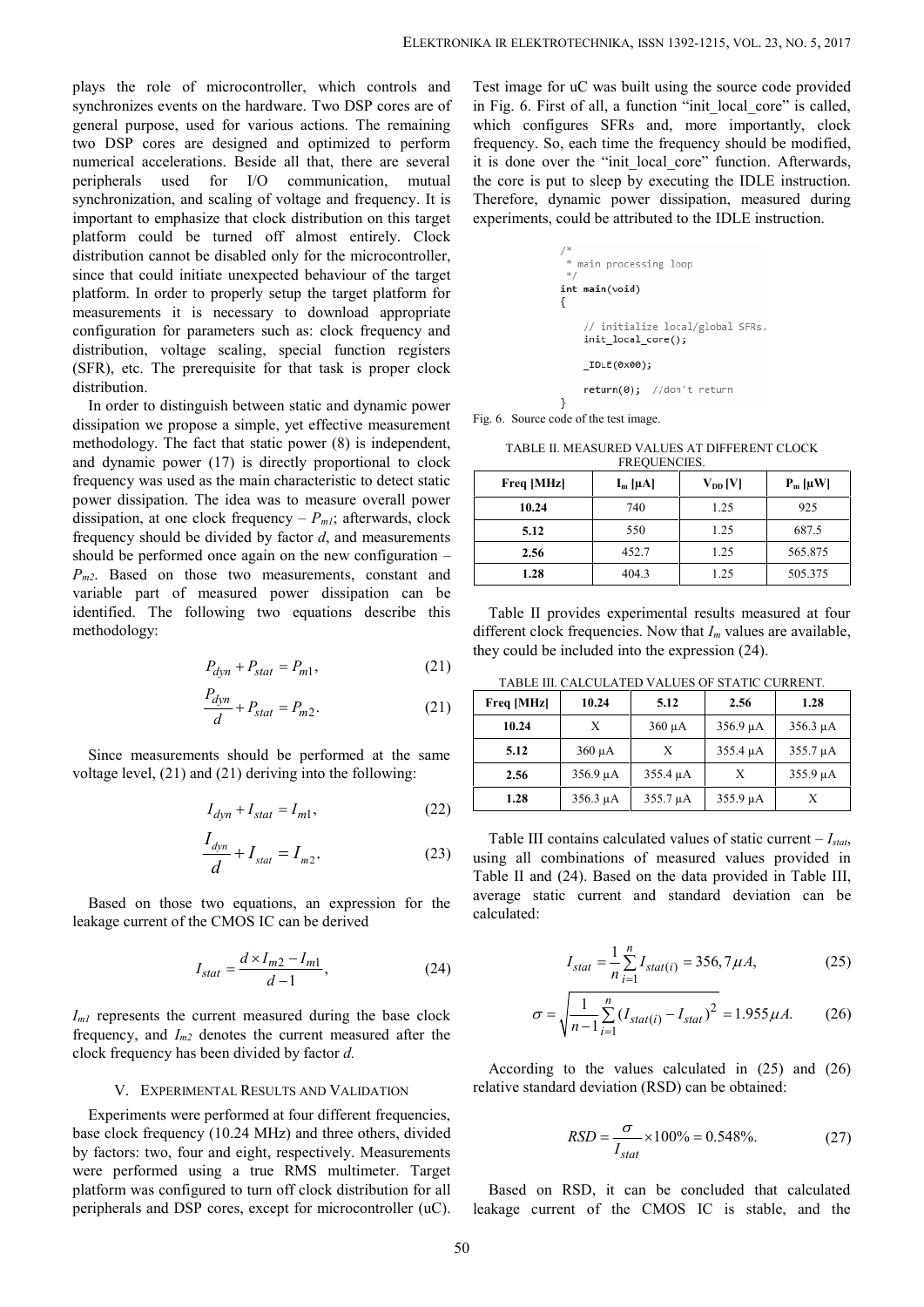### methodology valid.



Using the calculated value of static current (25), the exact amount of power dissipation caused by static and dynamic components can be determined (Fig. 8).



Fig. 8. Power dissipation of CMOS IC.

From Fig. 8 it can be concluded that decrease of clock frequency causes reduction of power dissipation, which is the direct consequence of dynamic power dissipation. If frequency is increased, there will be more switching activity, and therefore overall power will be increased. However, if we take a look at Fig. 9, it is obvious that frequency value decrease implicates increase of energy dissipation within one cycle. This is caused by static power dissipation, which is constant over time, meaning that if the clock period is increased, more static energy will be consumed.



Fig. 9. Energy dissipation of CMOS IC during one clock cycle.

Based on vivid presentation of power (Fig. 8) and energy (Fig. 9) dissipation, two conclusions could be made:

1. When core is in idle state, frequency should be decreased as much as possible, in order to reduce switching activity, and thus dynamic energy dissipation.

2. When core is in execution mode, frequency should be

| IKA IR ELEKTROTECHNIKA, ISSN 1392-1215, VOL. 23, NO. 5, 2017<br>increased as much as possible, in order to reduce static<br>energy dissipation. |      |                                                              |              |                                                                    |
|-------------------------------------------------------------------------------------------------------------------------------------------------|------|--------------------------------------------------------------|--------------|--------------------------------------------------------------------|
| In Fig. 8 dynamic power dissipation was calculated using<br>$(28)$ , $(25)$ and $I_m$ values from Table II.                                     |      |                                                              |              |                                                                    |
|                                                                                                                                                 |      | TABLE IV. FIR FILTER ENERGY CONSUMPTION.                     |              |                                                                    |
| Freq [MHz]                                                                                                                                      | N    | $I_m [\mu A]$                                                | $V_{DD}$ [V] | $E_m$ [nJ]                                                         |
| 10.24                                                                                                                                           | 1485 | 1253                                                         | 1.25         | 227.14                                                             |
| 5.12                                                                                                                                            | 1485 | 809                                                          | 1.25         | 293.30                                                             |
| 2.56                                                                                                                                            | 1485 | 583                                                          | 1.25         | 422.73                                                             |
| 1.28                                                                                                                                            | 1485 | 471                                                          | 1.25         | 683.04                                                             |
|                                                                                                                                                 |      | $P_{dyn} = P_m - P_{stat} = V_{DD} \times (I_m - I_{stat}).$ |              | (28)<br>In order to calculate the influence of the clock frequency |

TABLE IV. FIR FILTER ENERGY CONSUMPTION.

$$
P_{dyn} = P_m - P_{stat} = V_{DD} \times (I_m - I_{stat}).
$$
 (28)

Table IV represents the outcome of that experiment, where N represents the number of cycles that has been consumed by one execution of the FIR filter main loop, *I<sup>m</sup>* denotes average current measured during the experiment,  $V_{DD}$  represents power supply voltage, and  $E_m$  denotes energy dissipation. From Table IV it can be calculated that FIR filter implementation, on the target platform used in this research, consumes around three times less energy on the base clock frequency compared to the frequency that is eight times lower. encies.<br>
Seents the outcome of that experiment,<br>
seents the number of cycles that has been<br>
xecution of the FIR filter main loop,  $I_m$ <br>
urrent measured during the experiment,<br>
er supply voltage, and  $E_m$  denotes energy<br>
T epresents the outcome of that experiment,<br>espensents the number of cycles that has been<br>one execution of the FIR filter main loop,  $I_m$ <br>ee current measured during the experiment,<br>power supply voltage, and  $E_m$  denotes ene ilter implementation, running on<br>outcome of that experiment,<br>umber of cycles that has been<br>of the FIR filter main loop,  $I_m$ <br>easured during the experiment,<br>voltage, and  $E_m$  denotes energy<br>it can be calculated that FIR<br>he *p*: influence of the clock frequency<br>y consumption, an experiment has<br>filter implementation, running on<br>the outcome of that experiment,<br>number of cycles that has been<br>on of the FIR filter main loop,  $I_m$ <br>measured during ed using FIR filter implementation, running on<br>frequencies.<br>represents the outcome of that experiment,<br>revesents the number of cycles that has been<br>versents the number of cycles that has been<br>versents the number of cycles

As stated above, dynamic power dissipation could be estimated based on effective capacitances. Using (17), and dynamic power (Fig. 8), at base frequency (479.1  $\mu$ W), we can calculate effective capacitances of the core running in idle state

$$
C_{eff} = \frac{P_{dyn}}{V_{DD}^2 \times f} =
$$
  
=  $\frac{479.1}{1.25^2 \times 10.24} \times 10^{-12} = 29.94pF.$  (29)  
This actually means that 29.94 pF will be charged and

discharged, during one clock cycle, on the uC whilst running in idle state.

Based on the value of effective capacitances, calculated in (29), and using (17), dynamic power dissipation at different frequencies could be calculated.

TABLE V. CALCULATED AND ESTIMATED VALUES OF DYNAMIC POWER DISSIPATION.

| Freq [MHz] | Pe $_{\text{dyn}}$ [µW] | $P_{dyn}$ [ $\mu$ W] | Accuracy   |
|------------|-------------------------|----------------------|------------|
| 10.24      | 479.1                   | 479.1                | $100.00\%$ |
| 5.12       | 239.55                  | 241.6                | 99.99 %    |
| 2.56       | 119.775                 | 119.98               | 99.99 %    |
| 1.28       | 59.8875                 | 59.48                | 99.99 %    |

Table IV contains estimated and measured values of dynamic power dissipation at different clock frequencies, in case one DSP core is running in idle state whilst others do not receive the clock.

Since uC is running in idle state, effective capacitance will be the same, over time, so  $(20)$  may derive into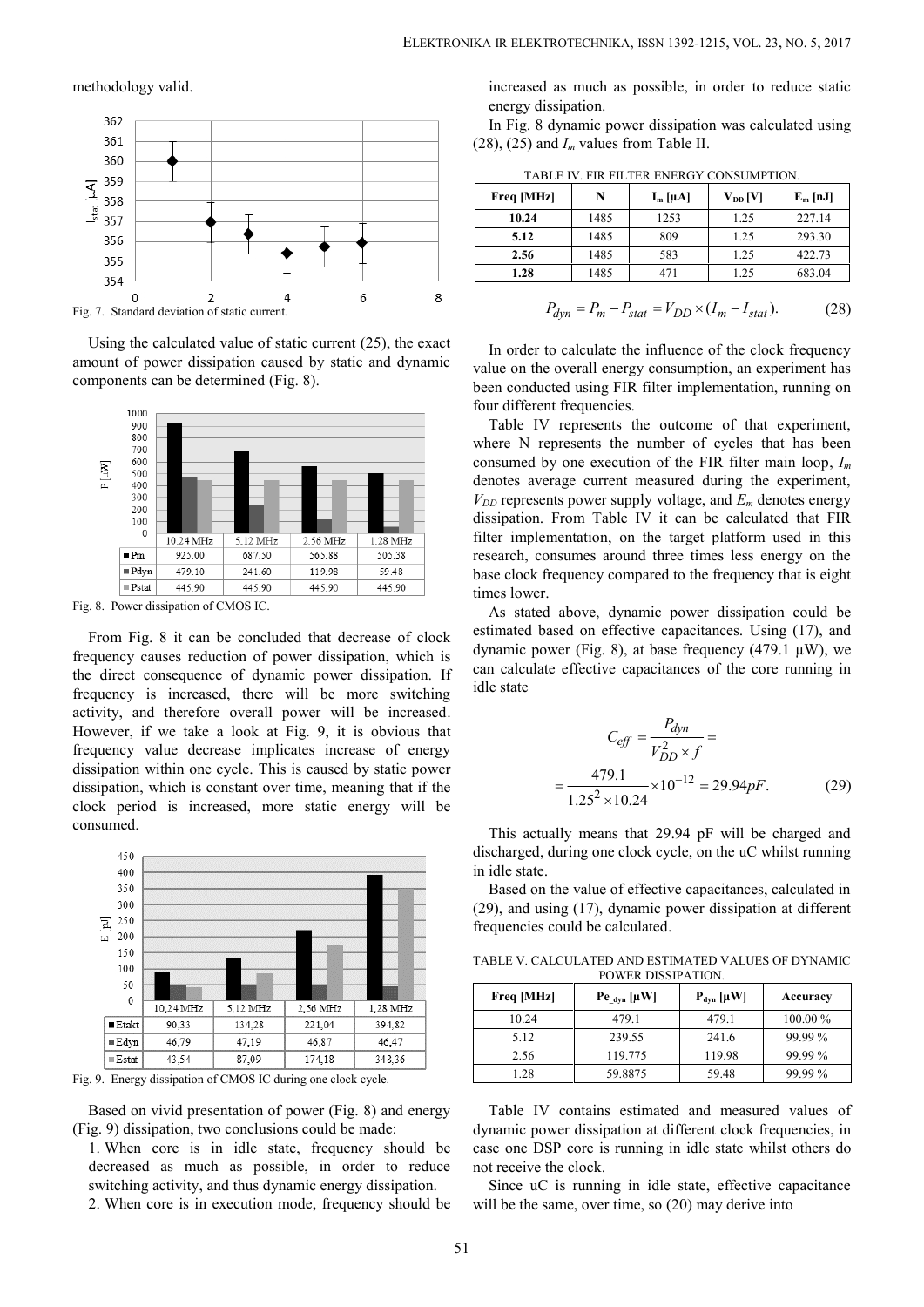$$
P = I_{stat} \times V_{DD} + C_{eff} \times V_{DD}^2 \times f.
$$
 (30)

Using (25), (29), and (30) overall power dissipation of uC whilst running in idle state at different clock frequencies can be calculated.

TABLE VI. CALCULATED AND ESTIMATED VALUES OF OVERALL POWER DISSIPATION.

| n   |            |                  |            |            |
|-----|------------|------------------|------------|------------|
| nop | Accuracy   | $P_m$ [ $\mu$ W] | $Pe \mu W$ | Freq [MHz] |
| nop | $100.00\%$ | 925.00           | 925        | 10.24      |
| nop | 99.70 %    | 687.50           | 685.45     | 5.12       |
| nop | 99.96 %    | 565.88           | 565.675    | 2.56       |
| nop | 99.92 %    | 505.38           | 505.7875   | 1.28       |
|     |            |                  |            |            |

Table V represents estimated –  $P_e$ , and measured –  $P_m$ values of overall power dissipation. It is obvious that estimation based on the presented methodology provides a high level of accuracy, for any value of clock frequency.

Using the measurement methodology, presented so far, effective capacitances of all DSP cores whilst running in idle state or executing NOP instruction have been determined. Those values are represented in Table VII.

TABLE VII. EFFECTIVE CAPACITANCES FOR IDLE AND NOP.

| <b>DSP</b>       | C <sub>IDLE</sub> [pF] | $C_{\text{NOP}}[pF]$ |
|------------------|------------------------|----------------------|
| uC               | 29.94                  | 58.38                |
| DSP <sub>0</sub> | 7.42                   | 32.19                |
| DSP <sub>1</sub> | 5.16                   | 30.23                |
| DSP <sub>2</sub> | 6.09                   | 27.03                |
| DSP3             | 6.33                   | 25.78                |

The next experiment should provide answers to the following questions:

1. What level of power dissipation estimation accuracy could be achieved during a multicore session, using different scenarios, expression (20), calculated value for static current (25), and values represented in Table VII.

2. What amount of energy, if any, could be preserved using the idle state instead of executing NOP instruction simultaneously.

In order to answer those questions, experiment has been conducted where DSP cores were in one of the following states: idle, nop, or reset, and based on the state, effective capacitance takes a value of: *CIDLE*, *CNOP*, or zero, successively, during the estimation.

Column "Acc" in Table VIII, represent estimation accuracy that has been achieved during the multicore experiment, which is quite high with average error rate of 0.34 %.

It is common for most embedded firmware applications to wait until an event occurs [28]. That could be achieved by executing NOP instruction within an endless loop or by putting the core into idle state. Figure 10 contains results for energy dissipation during a one clock cycle, for two different cases, when all DSP cores are in idle state, and when all DSP cores execute NOP instruction simultaneously. As it can be seen, the difference is significant, especially at the base frequency where energy consumption during NOP execution is more than twice higher (2.43 times) compared to idle state.

 $2 \times f$  (20) TABLE VIII. MEASURED AND ESTIMATED POWER DISSIPATION IN MULTICORE SESSION.

|                 | $P = I_{stat} \times V_{DD} + C_{eff} \times V_{DD}^2 \times f.$                          | (30)     |              |                 |                 |                 |                 | IN MULTICORE SESSION. | TABLE VIII. MEASURED AND ESTIMATED POWER DISSIPATION |                |
|-----------------|-------------------------------------------------------------------------------------------|----------|--------------|-----------------|-----------------|-----------------|-----------------|-----------------------|------------------------------------------------------|----------------|
|                 |                                                                                           |          | uС           | <b>DSP</b><br>0 | <b>DSP</b><br>1 | <b>DSP</b><br>2 | <b>DSP</b><br>3 | $P_m$                 | $P_{E}$                                              | Acc            |
|                 | $(29)$ , and $(30)$ overall power dissipation of uC                                       |          |              | idle            | idle            |                 |                 | $\mu$ W]              | $[\mu W]$                                            | [%]            |
|                 | in idle state at different clock frequencies can                                          |          | idle<br>idle | idle            | idle            | idle<br>idle    | idle            | 1325.00<br>1635.00    | 1322.54<br>1633.74                                   | 99.81<br>99.92 |
|                 |                                                                                           |          | idle         | idle            | idle            | nop             | nop             | 1968.75               | 1968.78                                              | 100.00         |
|                 |                                                                                           |          |              |                 |                 |                 | nop             |                       |                                                      |                |
|                 |                                                                                           |          |              |                 |                 |                 |                 |                       |                                                      |                |
|                 | CALCULATED AND ESTIMATED VALUES OF<br>OVERALL POWER DISSIPATION.                          |          | idle         | idle            | nop             | nop             | nop             | 2367.50               | 2369.90                                              | 99.90          |
|                 |                                                                                           | Accuracy | idle         | nop             | nop             | nop             | nop             | 2758.75               | 2766.22                                              | 99.73          |
| $Pe$ [ $\mu$ W] | $P_m [\mu W]$                                                                             |          | nop          | nop             | nop             | nop             | nop             | 3215.00               | 3223.66                                              | 99.73          |
| 925             | 925.00                                                                                    | 100.00%  | nop          | nop             | nop             | nop<br>res      | res<br>res      | 2807.50<br>2375.00    | 2811.18                                              | 99.87<br>99.84 |
| 685.45          | 687.50                                                                                    | 99.70%   | nop          | nop             | nop<br>res      | res             | res             | 1893.75               | 2378.70<br>1895.02                                   | 99.93          |
| 565.675         | 565.88                                                                                    | 99.96 %  | nop<br>nop   | nop<br>res      | res             | res             | res             | 1396.25               | 1379.98                                              | 98.83          |
| 505.7875        | 505.38                                                                                    | 99.92 %  | idle         | res             | res             | res             | res             | 933.75                | 922.54                                               | 98.80          |
|                 |                                                                                           |          | idle         | idle            | res             | res             | res             | 1047.50               | 1041.26                                              | 99.40          |
|                 | presents estimated – $P_e$ , and measured – $P_m$                                         |          | idle         | idle            | idle            | res             | res             | 1128.75               | 1123.82                                              | 99.56          |
|                 | erall power dissipation. It is obvious that<br>ed on the presented methodology provides a |          | idle         | idle            | idle            | idle            | res             | 1226.25               | 1221.26                                              | 99.59          |



Fig. 10. Energy dissipation for NOP and IDLE.

Taking that into consideration, one should consider using idle state instead of simultaneously executing a NOP instruction, while waiting for an event, in order to develop an energy efficient firmware solution.

### VI. CONCLUSIONS

This paper presents a research of power and energy dissipation of CMOS IC. A mathematical model and measurement methodology have been proposed that may provide an insight into static and dynamic power and energy dissipation. In order to validate the proposed solutions, various experiments have been conducted. Also, several general conclusions have been derived that may impact energy consumption during firmware development.

First, an approach has been proposed to defining dynamic energy over the well-defined term called effective capacitance, which represents a quantitative measure of dynamic energy.

Second, a unique mathematical model of average power dissipation (20) has been derived in function of: power supply voltage, static current, clock frequency, number of executed cycles, and effective capacitance of each individual cycle. In case all values are available, this model may provide cycle accurate average power dissipation of CMOS IC, whilst executing software application [1].

Third, unique measurement methodology for obtaining static and dynamic power of CMOS IC using different clock frequencies has been presented (24). A patent application has been created for this methodology [8]. Experimental